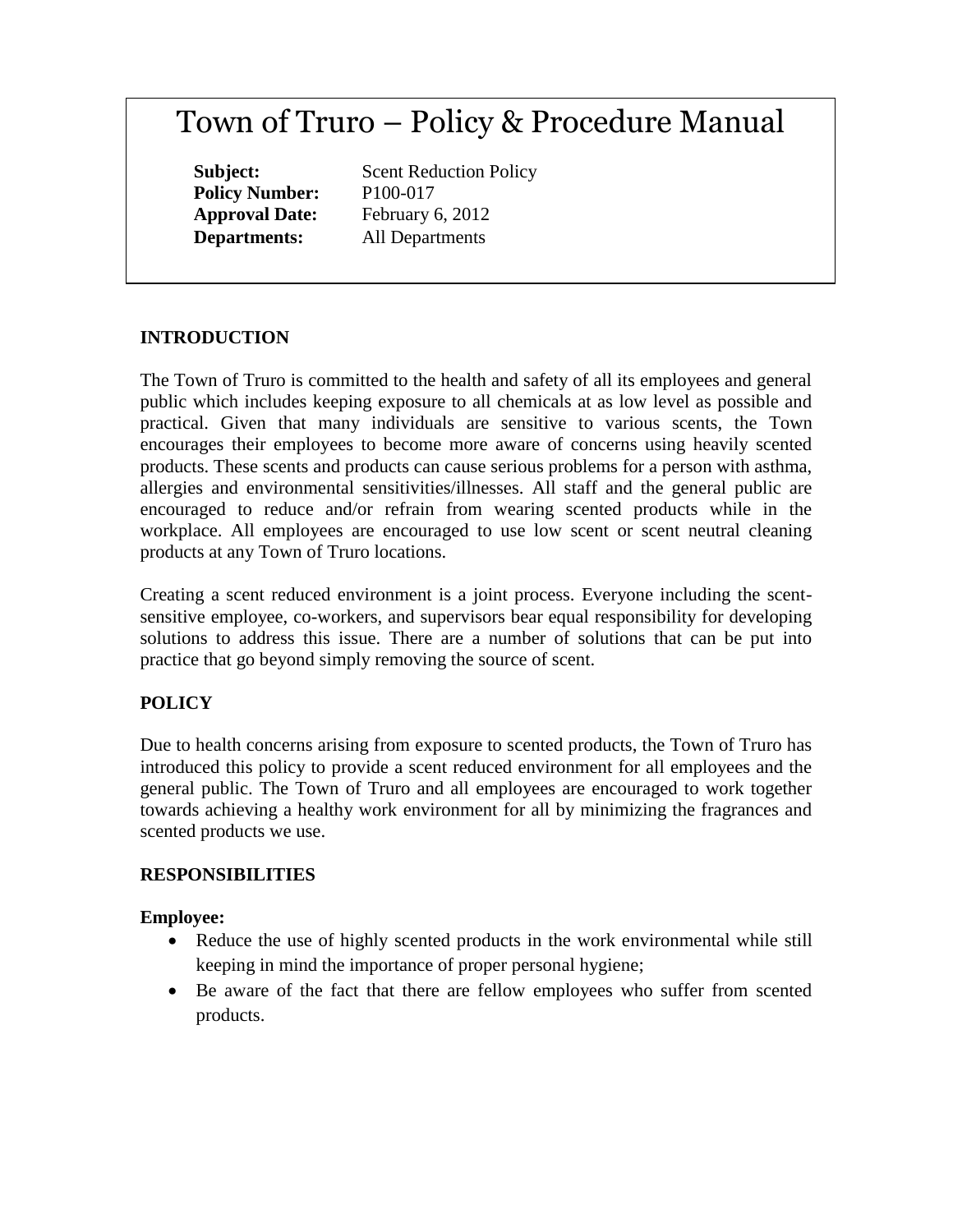If you are an employee who suffers reaction to scented products and there is a scent in your surroundings causing you to have a reaction, you should do the following:

- If the scent is being worn by someone in your office and you know this person well, approach them directly. Explain what the problem is, what you think you are reacting to and explain the kind of reaction triggered by the fragrance;
- If you feel that direct contact would worsen your reaction or if you do not feel comfortable approaching this person wearing the scent, speak to your supervisor/department head and ask them if they would address this issue.

If you have sensitivities toward scents and start in a new department, or you have recently developed reactions to scents:

- It is important that you take reasonable precautions to self-manage your condition;
- Inform you department head, supervisors and coworkers
	- o explain what causes your reaction and what kind of reaction you experience.

If you are an employee who is wearing a scented product(s) and you are approached by another employee or supervisor:

- do not take the request to refrain from using scented products as a personal offense;
- work with others to find out what product(s) are causing the reaction;
- become part of the solution and switch to unscented products or scent reduced products.

## **Employer:**

- will attempt to maintain good indoor quality ensuring adequate air supply and ensuring scents are not being recycled throughout the building;
- Put signage out to inform the general public of the scent reduced zone;
- Work toward using scent-free/ reduced scent cleaning chemicals.

# **Supervisor:**

If you are a supervisor/department head and you have an employee who suffers from health problems that are triggered by scents:

 Be proactive – talk to the employee so he or she knows that you are approachable about the subject. Discuss how the scents affect their health and if there are specific triggers they are aware of.